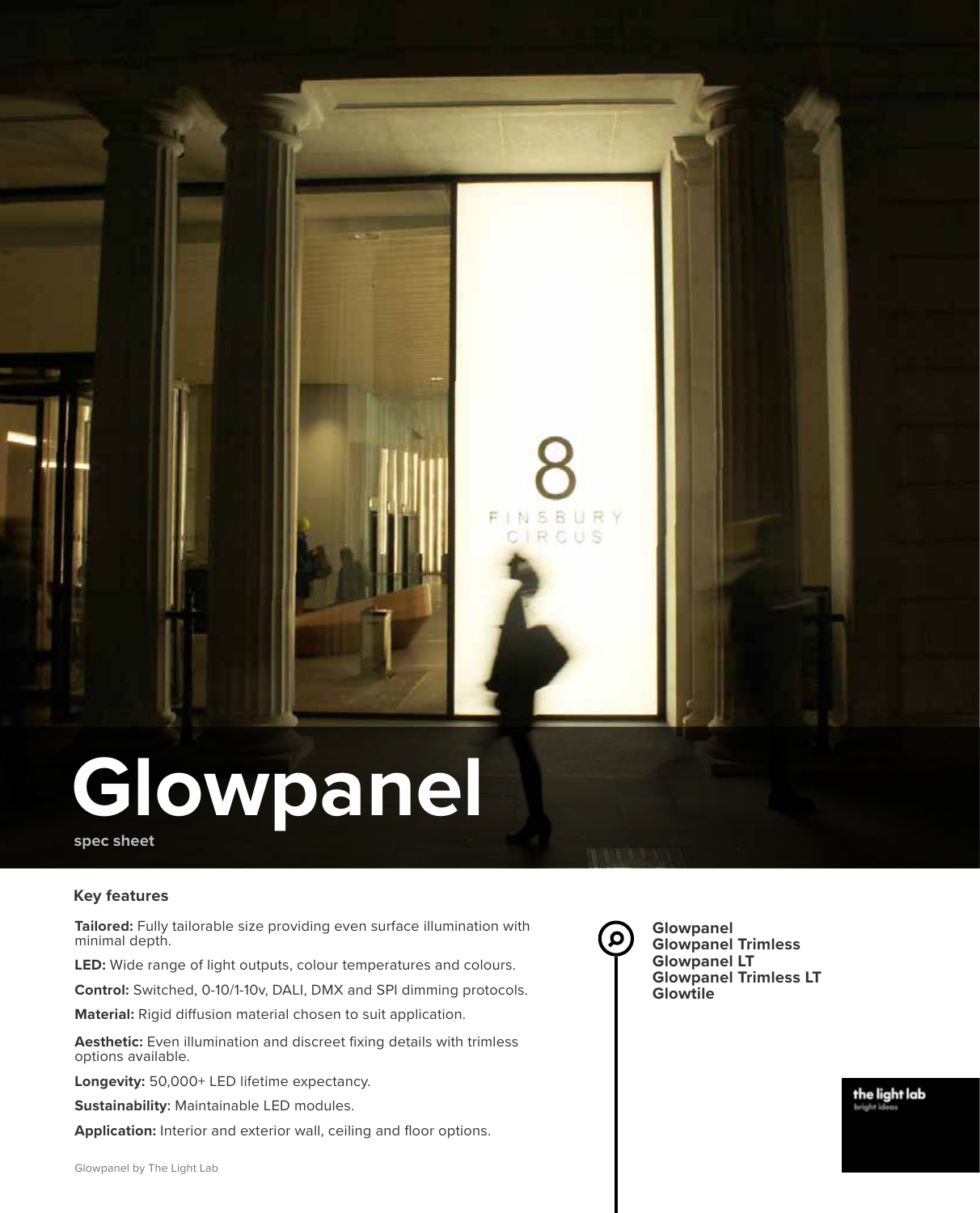## **Product Details** Glowpanel



#### **Specification**

| Output                   |                              | <b>SO</b>                                                      | HO                         |  |
|--------------------------|------------------------------|----------------------------------------------------------------|----------------------------|--|
| <b>Power Consumption</b> |                              | average 56W/m <sup>2</sup>                                     | average 72W/m <sup>2</sup> |  |
| Voltage                  |                              | 24VDC                                                          | 24VDC                      |  |
| IP Rating                |                              | IP40 or IP65                                                   | IP40 or IP65               |  |
| LED Colour <sup>1</sup>  |                              | 2.0K/3.0K/4.0K/5.0K, RGBW or WWCW<br>(White Mix 2.7K - 6.5K)   |                            |  |
| Dimensions: Width        | Length<br>Depth <sup>2</sup> | 1500mm (max)<br>3000mm (max)<br>20 <sub>mm</sub>               |                            |  |
| Mount Type <sup>3</sup>  |                              | Surface (SM), Recessed Wall (RE),<br>Wall (WA) or Ceiling (CE) |                            |  |
| Finish                   |                              | Brushed S/Steel or RAL Finish                                  |                            |  |
| Control                  |                              | 0-10V/1-10V/DMX/DALI/SPI                                       |                            |  |

#### Notes

- 1 Other colours available on request.
- 2 Depth excludes grommet, glands & cables.
- 3 Special mechanical consideration is required for ceiling applications.

#### **Order code**

Glowpanel - Output-IP Rating-LED Colour-Mount Type-Frame Finish-Length x Width(mm)- Dimming

**Example code: Glowpanel-SO-IP40-3.0K-SM-BR-1200x300-DALI**

Description: Glowpanel, standard output, IP40, 24VDC constant voltage LED with 3000K colour temperature. Surface mounted with brushed stainless steel frame. Overall dimensions = 1200x300mm mm. DALI dimmable.



+44 (0) 207 278 2678 @thelightlabltd www.thelightlab.com The Light Lab 22 Holywell Row London EC2A 4JB

the light lab bright is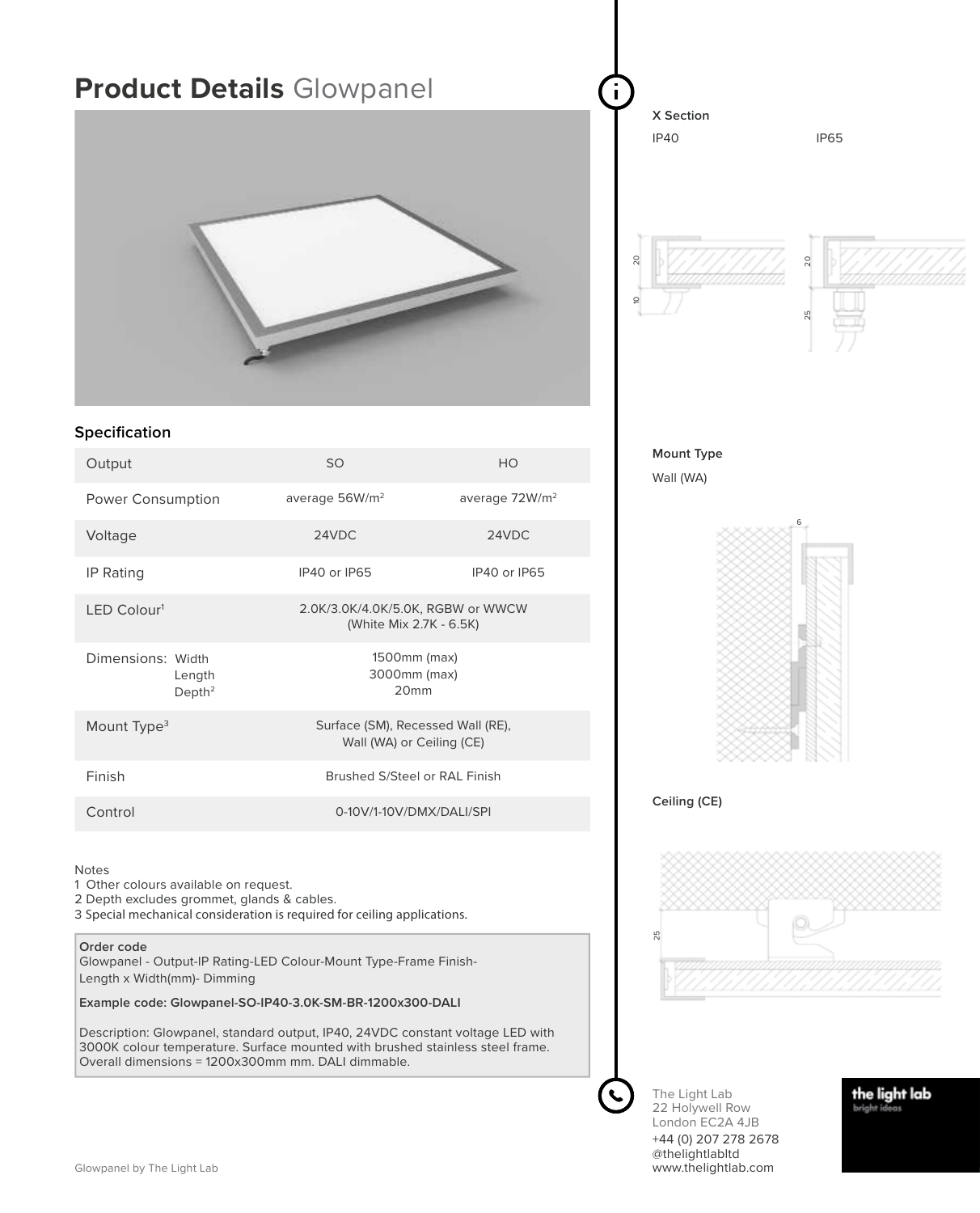## **Product Details** Glowpanel Trimless



#### **Specification**

| Output                                                                                    |                              | SO                                                           |                                                        | HO                  |
|-------------------------------------------------------------------------------------------|------------------------------|--------------------------------------------------------------|--------------------------------------------------------|---------------------|
| <b>Power Consumption</b>                                                                  |                              | average 56W/m <sup>2</sup>                                   |                                                        | 210W/m <sup>2</sup> |
| Voltage                                                                                   |                              | 24VDC                                                        |                                                        | 24VDC               |
| IP Rating                                                                                 |                              | IP40 or IP65                                                 |                                                        | IP40 or IP65        |
| LED Colour <sup>1</sup>                                                                   |                              | 2.0K/3.0K/4.0K/5.0K, RGBW or WWCW<br>(White Mix 2.7K - 6.5K) |                                                        |                     |
| Dimensions: Width                                                                         | Length<br>Depth <sup>2</sup> |                                                              | 1500mm (max)<br>3000mm (max)<br>35mm (SO) or 50mm (HO) |                     |
| Mount Type <sup>3</sup><br>Surface (SM), Recessed Wall (RE),<br>Wall (WA) or Ceiling (CE) |                              |                                                              |                                                        |                     |
| Finish                                                                                    |                              |                                                              | White (WH) or Custom RAL (RAL)                         |                     |
| Control                                                                                   |                              |                                                              | 0-10V/1-10V/DMX/DALI/SPI                               |                     |

Notes

1 Other colours available on request.

2 Depth excludes grommet, glands & cables.

3 Special mechanical consideration is required for ceiling applications.

#### **Order code**

Glowpanel Trimless- Output-IP Rating-LED Colour-Mount Type-Frame Finish-Length x Width(mm)- Dimming

**Example code: Glowpanel Trimless-SO-IP40-3.0K-SM-BR-1200x300-DALI**

Description: Glowpanel Trimless, standard output, IP40, 24VDC constant voltage LED with 3000K colour temperature. Surface mounted with powder coated chasis. Overall dimensions = 1200x300mm mm. DALI dimmable.



Î.

HO - IP40

HO-IP65



**Wall Fixing**



#### **Ceiling Fixing**



The Light Lab 22 Holywell Row London EC2A 4JB +44 (0) 207 278 2678 @thelightlabltd www.thelightlab.com

the light lab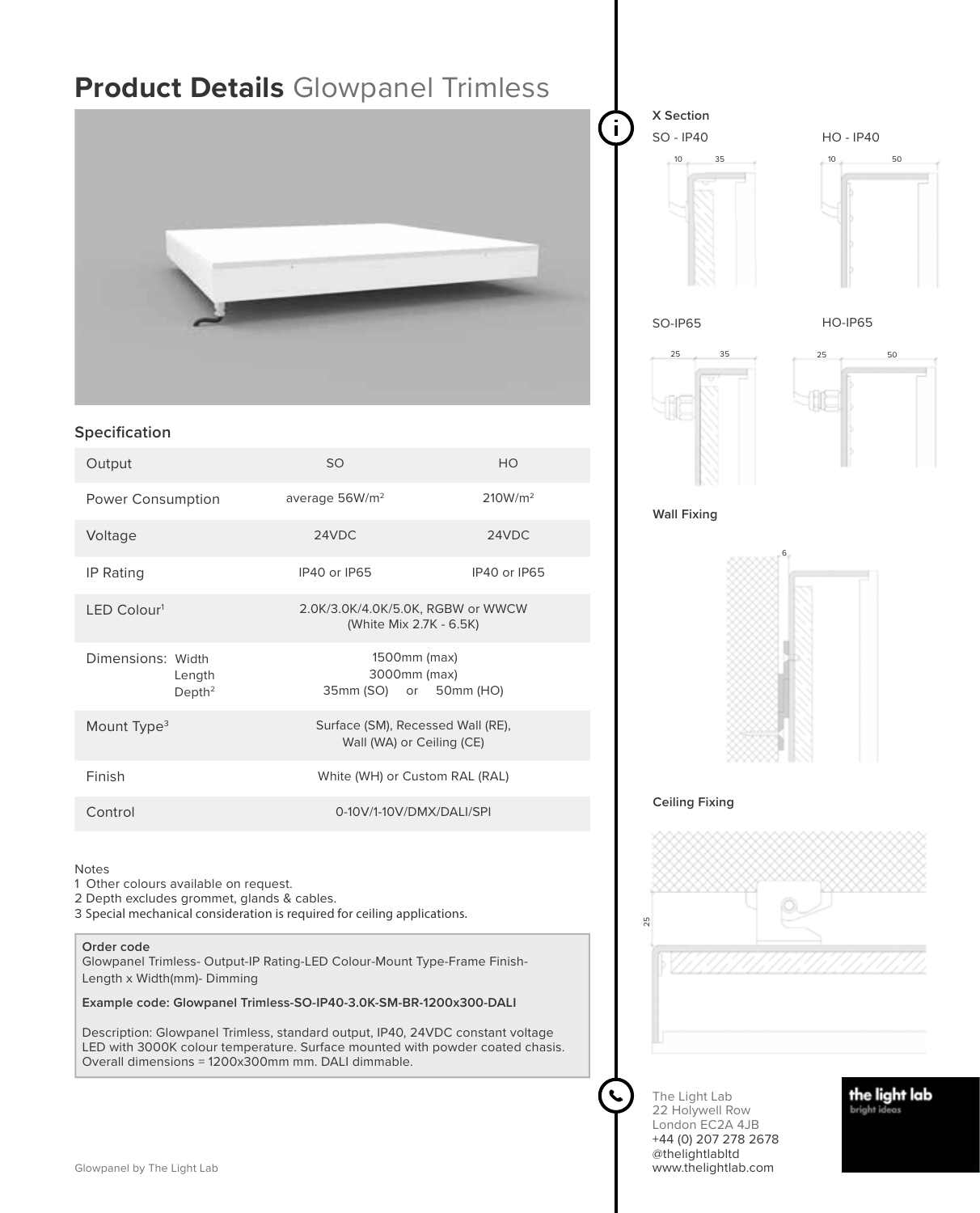# **Product Details** Glowpanel LT



#### **Specification**

| Output                   |                              | <b>SO</b>                                                    |                                                  | HO                 |
|--------------------------|------------------------------|--------------------------------------------------------------|--------------------------------------------------|--------------------|
| <b>Power Consumption</b> |                              | 40W/m <sup>2</sup>                                           |                                                  | 80W/m <sup>2</sup> |
| Voltage                  |                              | 24VDC                                                        |                                                  | 24VDC              |
| IP Rating                |                              | IP40                                                         |                                                  | IP40               |
| LED Colour <sup>1</sup>  |                              | 2.7K/3.0K/4.0K/5.0K, RGBW or WWCW<br>(White Mix 2.7K - 6.5K) |                                                  |                    |
| Dimensions: Width        | Length<br>Depth <sup>2</sup> |                                                              | 1200mm (max)<br>3000mm (max)<br>85 <sub>mm</sub> |                    |
| Mount Type <sup>3</sup>  |                              |                                                              | Ceiling (CE)                                     |                    |
| Finish                   |                              |                                                              | Black (BK) or Custom RAL (RAL)                   |                    |
| Control                  |                              |                                                              | 0-10V/1-10V/DMX/DALI/SPI                         |                    |

Notes

1 Other colours available on request.

2 Depth excludes grommet, glands & cables.

3 Special mechanical consideration is required for ceiling applications.

**Order code** 

Glowpanel LT- Output-IP Rating-LED Colour-Mount Type-Frame Finish-Length x Width(mm)- Dimming

**Example code: Glowpanel LT-SO-IP40-3.0K-CE-BR-1200x300-DALI**

Description: Glowpanel LT, standard output, IP40, 24VDC constant voltage LED with 3000K colour temperature. Ceiling mounted with powder coated frame. Overall dimensions = 1200x300mm mm. DALI dimmable.

**X Section** IP40



**Mount Type**

Ceiling (CE)



#### **Photometric Data**



+44 (0) 207 278 2678 @thelightlabltd www.thelightlab.com The Light Lab 22 Holywell Row London EC2A 4JB

the light lab bright is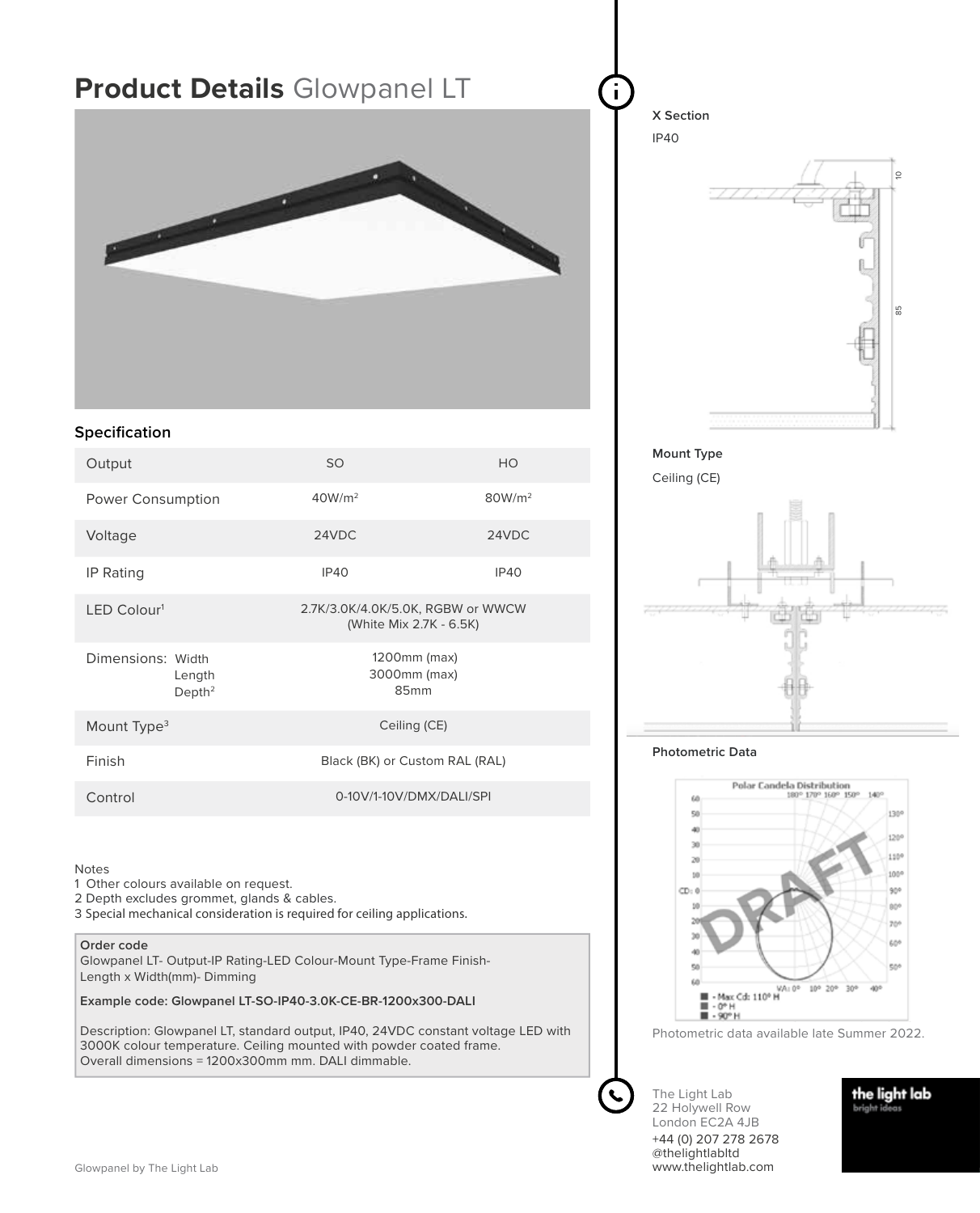#### **Product Details** Glowpanel Trimless LT  $(i)$





60 25

60

#### **Specification**

| Output                   |                              | <b>SO</b>                                                      | HO                 |
|--------------------------|------------------------------|----------------------------------------------------------------|--------------------|
| <b>Power Consumption</b> |                              | 40W/m <sup>2</sup>                                             | 80W/m <sup>2</sup> |
| Voltage                  |                              | 24VDC                                                          | 24VDC              |
| IP Rating                |                              | <b>IP40</b>                                                    | <b>IP40</b>        |
| LED Colour <sup>1</sup>  |                              | 2.7K/3.0K/4.0K/5.0K, RGBW or WWCW<br>(White Mix 2.7K - 6.5K)   |                    |
| Dimensions: Width        | Length<br>Depth <sup>2</sup> | 1200mm (max)<br>3000mm (max)<br>60 <sub>mm</sub>               |                    |
| Mount Type <sup>3</sup>  |                              | Surface (SM), Recessed Wall (RE),<br>Wall (WA) or Ceiling (CE) |                    |
| Finish                   |                              | 5 sided acrylic diffuser                                       |                    |
| Control                  |                              | 0-10V/1-10V/DMX/DALI/SPI                                       |                    |

Notes

1 Other colours available on request.

2 Depth excludes grommet, glands & cables.

3 Special mechanical consideration is required for ceiling applications.

#### **Order code**

Glowpanel Trimless LT- Output-IP Rating-LED Colour-Mount Type-Frame Finish-Length x Width(mm)- Dimming

**Example code: Glowpanel Trimless LT-SO-IP40-3.0K-SM-BR-1200x300-DALI**

Description: Glowpanel Trimless LT, standard output, IP40, 24VDC constant voltage LED with 3000K colour temperature. Surface mounted with 5 sided acrylic diffuser. Overall dimensions = 1200x300mm mm. DALI dimmable.

## **Mount Type**

Ceiling (CE)



#### **Photometric Data**





+44 (0) 207 278 2678 @thelightlabltd www.thelightlab.com The Light Lab 22 Holywell Row London EC2A 4JB

the light lab bright is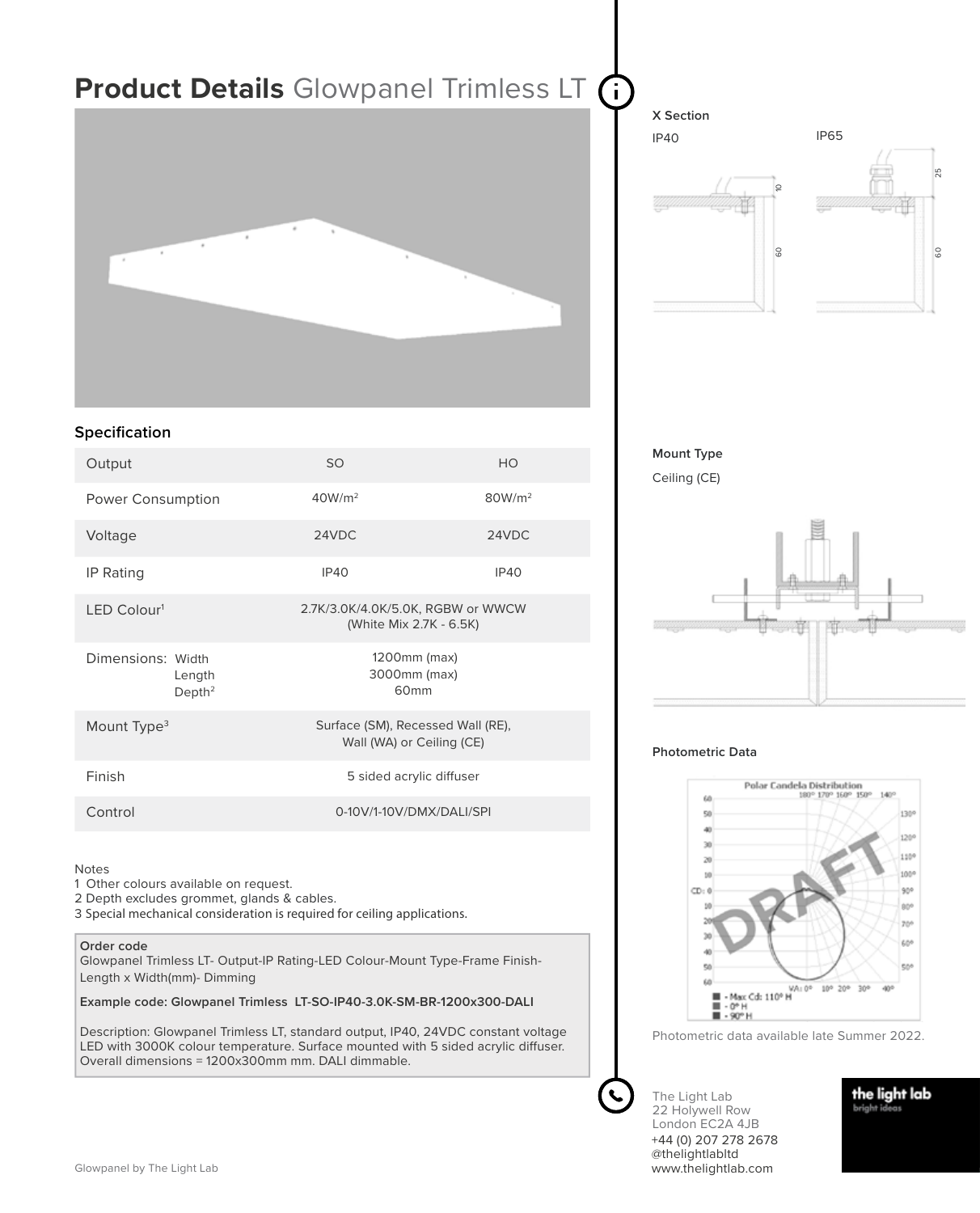## **Product Details** Glowtile



#### **Specification**

| Output                   |                 | <b>SO</b>                                                    |                                             | HO                  |
|--------------------------|-----------------|--------------------------------------------------------------|---------------------------------------------|---------------------|
| <b>Power Consumption</b> |                 | average 56W/m <sup>2</sup>                                   |                                             | 210W/m <sup>2</sup> |
| Voltage                  |                 | 24VDC                                                        |                                             | 24VDC               |
| IP Rating                |                 | <b>IP67</b>                                                  |                                             | <b>IP67</b>         |
| LED Colour <sup>1</sup>  |                 | 2.7K/3.0K/4.0K/5.0K, RGBW or WWCW<br>(White Mix 2.7K - 6.5K) |                                             |                     |
| Dimensions: Width        | Length<br>Depth |                                                              | $1000$ mm $(max)$<br>1500mm (max)<br>76.2mm |                     |
| Mount Type               |                 |                                                              | Inground (IN)                               |                     |
| Finish                   |                 |                                                              | White (WH) or Custom RAL (RAL)              |                     |
| Control                  |                 |                                                              | 0-10V/1-10V/DMX/DALI/SPI                    |                     |

Notes 1 Other colours available on request.

**Order code** 

Glowtile- Output-IP Rating-LED Colour-Mount Type-Frame Finish-Length x Width(mm)-Dimming

**Example code: Glowtile-SO-IP67-3.0K-IN-WH-1200x300-DALI**

Description: Glowtile, standard output, IP67, 24VDC constant voltage LED with 3000K colour temperature. Inground with white powdercoat frame. Overall dimensions = 1200x300mm mm. DALI dimmable.

**X Section**







+44 (0) 207 278 2678 @thelightlabltd www.thelightlab.com The Light Lab 22 Holywell Row London EC2A 4JB

the light lab bright id